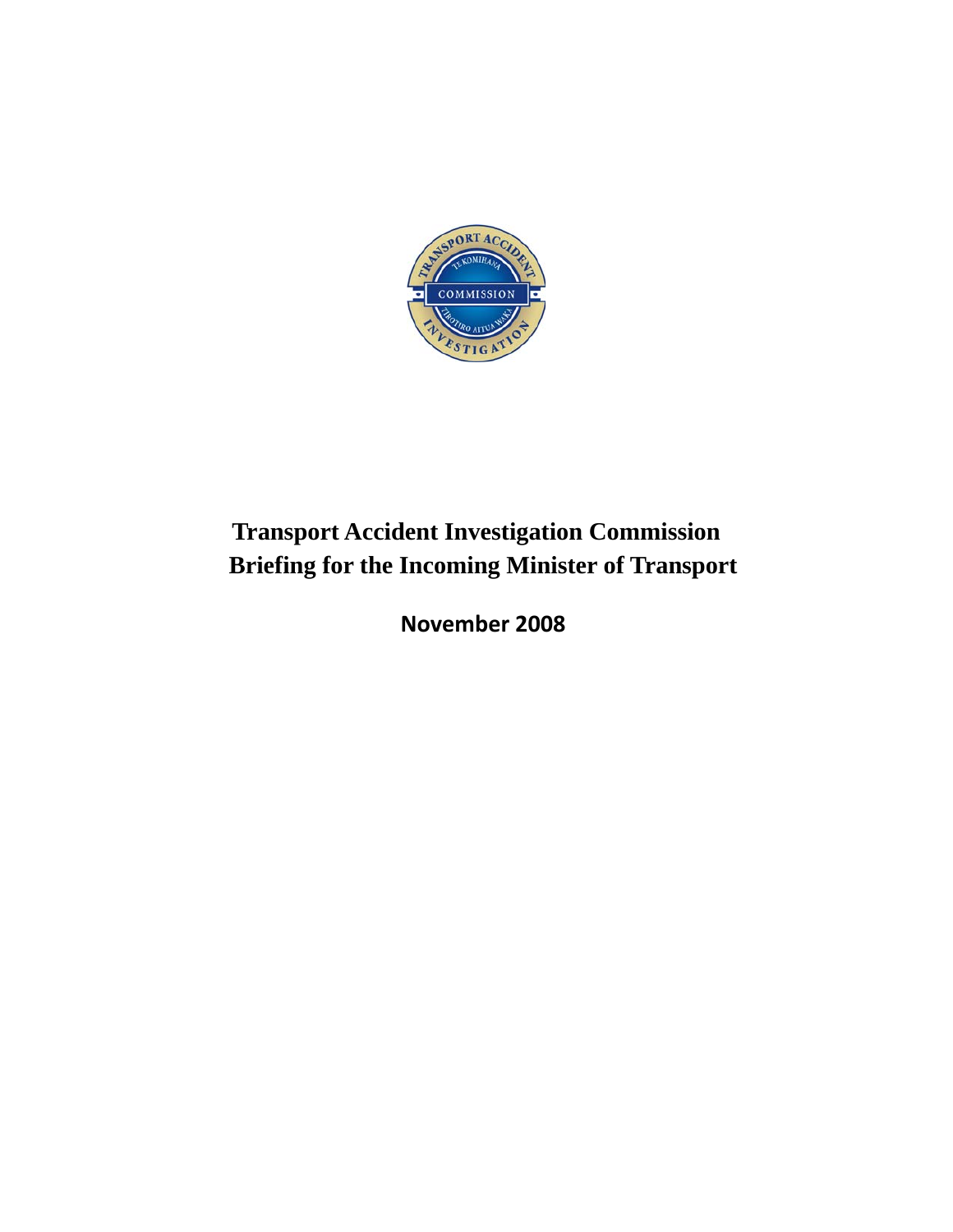# **TRANSPORT ACCIDENT INVESTIGATION COMMISSION**

# **BRIEFING FOR THE INCOMING MINISTER OF TRANSPORT**

# **November 2008**

# **Part A Purpose of this Briefing**

- 1 The purpose of this briefing is to advise you of the key near‐term and longer‐term strategic issues relating to the independent investigation of transport accidents and incidents that the Transport Accident Investigation Commission (the Commission) considers to be of strategic relevance.
- 2 We begin by briefly describing the origins and the key features of the Commission, its operating environment, and the contribution the Commission makes to the New Zealand Transport Strategy (NZTS)(see Part B). We then discuss a recent review of the Commission and the work programme arising out of that review (Part C). In Part D we identify and briefly discuss the key strategic issues now confronting the Commission.

# **Part B Origins and Key Features of the Commission**

#### **Origins**

- 3 The Transport Accident Investigation Commission (the Commission) was established in 1990 under the Transport Accident Investigation Act 1990 (the Act). The Act directs the Commission to act independently when performing its statutory functions of investigating the circumstances and causes of transport accidents and incidents (see s8(3)). The Commission is one of 15 Independent Crown Entities defined under section 7 of the Crown Entities Act 2004 (CEA) and listed in part 3 of Schedule 1 of the CEA.
- 4 The Commission was established to achieve greater compliance with the Convention on International Civil Aviation (the Convention). Unless signatory states have filed a notification of difference, they are required to comply with the standards and are expected to comply with recommended practices set out in annexes to the Convention. In Annex 13 (Aircraft Accident and Incident Investigation) there is a standard that air accidents and incidents are to be investigated by an independent investigator focused on preventing further accidents and incidents and not on appointing blame or liability. Prior to 1990 the Office of Air Accidents Investigation within the Ministry of Transport investigated air accidents and incidents. This arrangement was seen as not providing sufficient independence to the investigator.
- 5 The Commission's starting point in preparing this briefing is that the fundamental principles reflected in Annex 13 – 'independent investigations' and 'no‐blame investigations' – should underpin New Zealand's arrangements for investigating transport accidents and incidents.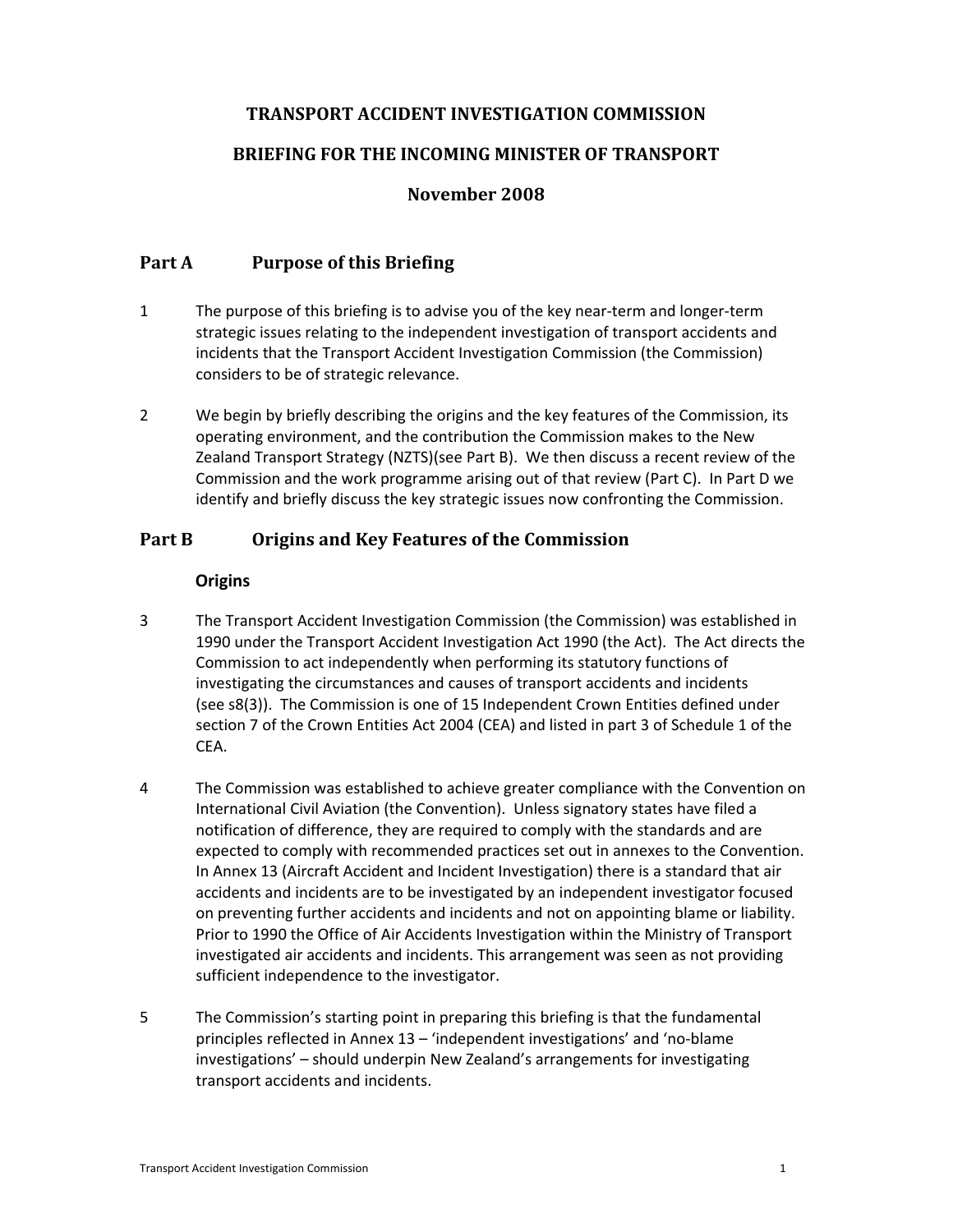- 6 In 1992 the Commission was given power to inquire into rail accidents, and three years later in 1995 the Commission's mandate was further extended to inquire into marine accidents. As with air accidents, the Commission's marine inquiries support New Zealand's obligations as a signatory to the Convention on the International Maritime Organisation, and the International Convention for the Safety of Life at Sea (SOLAS).
- 7 The Commission does not have the mandate to investigate road traffic accidents.
- 8 The Act gives the Commission the powers of a commission of inquiry per the Commissions of Inquiry Act 1908; in effect, therefore, it is a standing commission of inquiry. The precipitating factor giving rise to this status was the prolonged and expensive public inquiry into the crash of an Air New Zealand DC‐10 on Mt Erebus. Together with the confusion created by the prior report of the Office of Air Accidents which reached a different conclusion. The Commission was established as a standing commission of inquiry in the expectation that doing so would obviate the need for similar one‐off public inquiries.

# **The Commission's Current Legislative Mandate**

- 9 The key elements of the Commission's current legislative mandate are as follows:
	- *Purpose*. The Commission's principle purpose is to determine the circumstances and causes of civil aviation, rail and maritime accidents and incidents to avoid reoccurrences and not to ascribe blame (see s4 of the Act)<sup>1</sup>.
	- *Functions.* The Commission's principal function is to investigate civil aviation, rail and maritime accidents and incidents (see s2 and s8). To that end, it must in the case of each accident or incident to:
		- decide whether to investigate per s13, the Commission must do so if it believes that the accident or incident has significant implications for transport safety or would allow it to make recommendations that would improve transport safety, or it is directed by the Minister to investigate having itself previously decided not to do so;
		- co-ordinate and direct the investigations it initiates (see s14);
		- **EXEDEDER** decide which other parties (if any) should be involved in its investigations (also see s14); and
		- publish its findings and recommendations the Commission has recommendatory powers only.
	- *Powers.* The Commission has broad investigative powers under the Act including the full powers of a commission of inquiry other than the ability to award costs (see s11), the powers of entry and inspection (see s12), and powers relating to the seizure, removal and protection of evidence (see s12).

 $<sup>1</sup>$  N.B. All subsequent references to statutory provisions are to be read as references to the Act.</sup>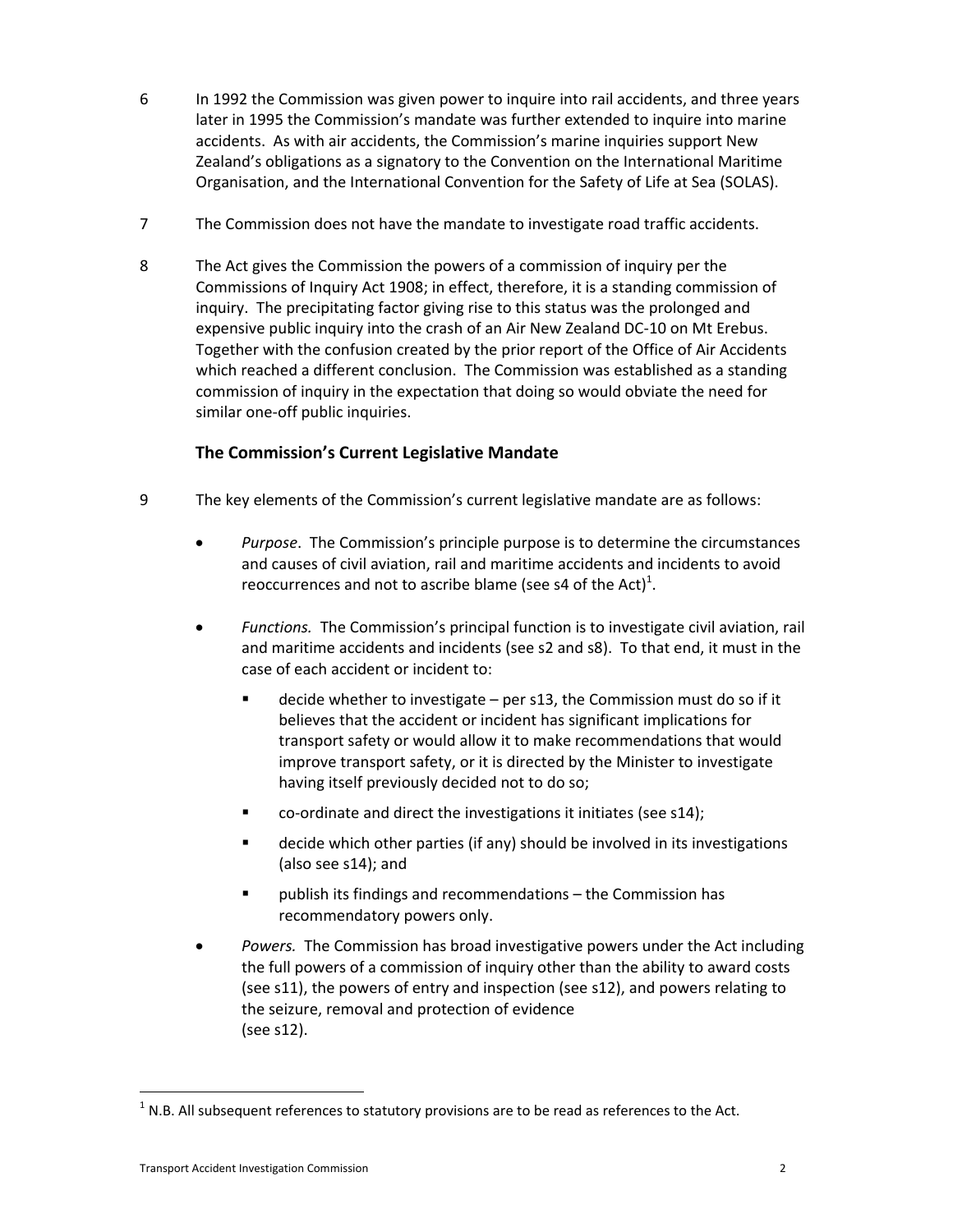- 10 The Act gives the Commission the power to decide which accidents and incidents it investigates. In exercising this discretion the Commission applies criteria it has developed to allow it to make a preliminary assessment about whether any particular accident or incident has significant implications for transport safety. If the Commission decides not to investigate an accident or incident, it must advise the relevant safety authority (see s10).
- 11 The Commission is currently reviewing its criteria to ensure compliance with its statute.

#### **The Commission's Operating Environment**

- 12 The Commission operates alongside transport safety authorities (the Regulators) that are also charged with investigating transport accidents and incidents. The focus of the safety authorities when investigating accidents and incidents is in part to determine whether there has been compliance with the regulatory regime and, if not, to establish whether sanctions should be applied. The safety authorities may also focus their investigations on establishing the circumstances and causes of accidents and incidents from a safety perspective, although they generally do not do so when the Commission launches an investigation.
- 13 The New Zealand Police investigate road accidents and incidents but unless these also involve rail infrastructure or a train there is no overlap with the Commission's mandate.
- 14 Coroners also have an interest in transport accidents that result in fatalities. As a result, it is possible that upwards of three parties will pursue some sort of an investigation following a single‐mode transport accident or incident. The New Zealand Police often investigate on behalf of the Coroner, and in addition Occupational Health and Safety Inspectors may also be involved in certain circumstances.

#### **Our Contribution to The New Zealand Transport Strategy**

- 15 The NZTS lays a path towards sustainable transport that is affordable, integrated, safe, and responsive. The NZTS identifies five objectives which are:
	- a) Assisting economic development;
	- b) assisting safety and personal security;
	- c) improving access and mobility;
	- d) protecting and promoting public health; and
	- e) ensuring environmental sustainability.
- 16 The Commission contributes to safe and sustainable transport through inquiry into the safety performance of mechanical, operational, and regulatory systems in the aviation, rail and marine transport modes.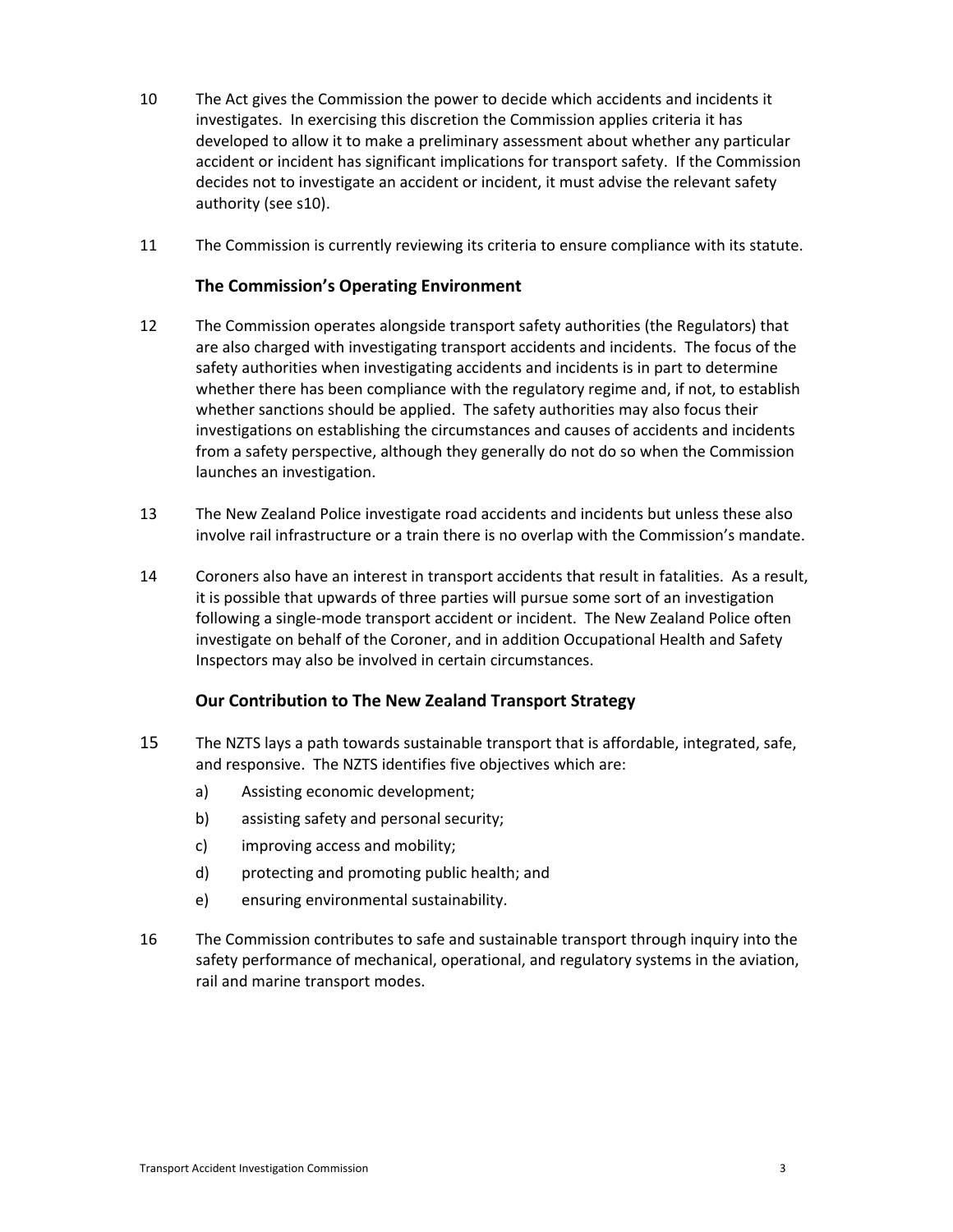- 17 The expected impact of the Commission's work is public confidence in a reliable, safe, and secure transport system. This can be achieved from learning the lessons derived from the inquiries made. The Commission's key focus areas are heavy, large transport machines, or related things, that carry high destructive potential to people and property. The Commission's reports into accidents and incidents tell a story of particular events and circumstances which warn of likely adverse outcomes unless operating, organisational, or environmental systems are modified in some way to reduce the risk of the event happening again, under similar conditions. The safety recommendations the Commission issues are directed at improving the overall safety of the transport system active in the adverse event, and reducing the operating risk of involved transport systems. The lessons are beneficial when transport sector participants are actively engaged in applying the learnings, incorporating the lessons in safety systems and adopting behaviours supportive of safe practice.
- 18 The Commission feeds back the safety state of the transport systems through its reports and safety recommendations.

#### **Our Strategic Direction**

- 19 The Commission's strategic direction supports its principal purpose of determining the circumstances and causes of accidents and incidents with a view to avoiding similar occurrences in the future, rather than to ascribe blame to any person (s4 TAIC Act). The focus is on fulfilling the responsibilities of its mandate on a platform of continuous improvement across four key strategic areas.
	- a) Mandate: The Commission is the independent crown entity in the transport sector mandated to inquire into circumstances and causes of accidents and serious incidents with the view to avoiding similar incidents in the future, without ascribing blame. Its organisational form is that of a Commission of Inquiry, and consequentially it has operating methods open to it and is bound by procedural rules of inquiry and fair hearing requirements.
	- b) Expertise: To be effective in fulfilling its mandate, the Commission must maintain capability as a high performing accident investigation and inquiry entity.
	- c) Information: The Commission recognises the value of reliable and factual information supporting its investigative functions and so seeks to strengthen its information platform and analytical capability.
	- d) Reputation: Safe‐guarding and further developing the Commission's reputation is a cornerstone in ensuring the effectiveness of the work the Commission undertakes. The Commission seeks to be trustworthy, credible, and fearless.
- 20 The Commission evaluated its progress in terms of its strategic direction in 2006/07 and found its resources and performance against these areas highlighted significant infrastructural, procedural, and capability weaknesses. This led to the commissioning of Pricewaterhouse Coopers to conduct a capability review which was completed in November 2007.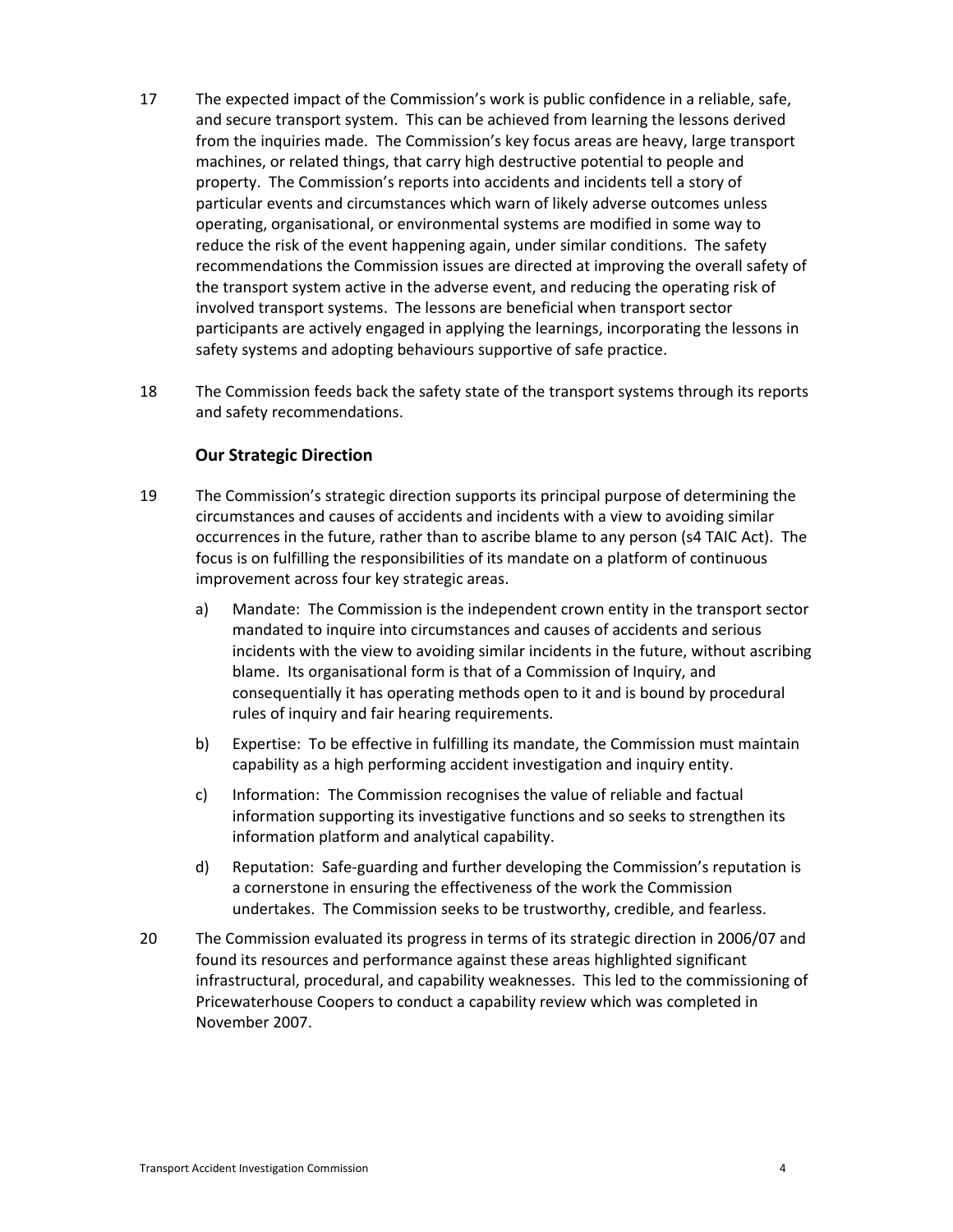# **Part C Capability and Resource Review**

21 A pivotal finding of the Pricewaterhouse Coopers review completed in November 2007 was that the Commission's capacity to deliver on its mandate was limited by funding and resources. This allowed us to make a successful case in Budget 2008 for new funding over three years to build our corporate capability. The focus of this development of corporate capability will be primarily in strategic areas 2 and 3 and information and quality assurance systems strengthened to support robust inquiry, and expertise developed in key aspects of inquiry processes.

The Commission has commenced building its corporate capability over a three year programme identified as the Sustainability and Effectiveness Programme. The programme is managed over four key projects:

- a) Developing corporate infrastructure and capability
- b) Upgrading IT systems
- c) Introducing a quality assurance framework
- d) Securing facilities for people and evidence
- 22 Project 4 is completed. Projects 1 & 2 have commenced and will be managed over 2 years. Project 2 will commence mid 2009 and run into 2010.

# **Part D Looking to the Future**

23 The Crown Entities Act 2004 requires Crown Entities to proactively focus on their strategic direction far more than they did previously, and to engage with their Ministers when doing so. The Commission has engaged in a strategic planning process looking to the near-term (2009 – 2012) and the longer-term (2010 and beyond).

# **The Near‐Term**

- 24 At this time the Commission's judgement is that the key strategic issues confronting it in the near‐term go to:
	- Implementing the Sustainability and Effectiveness programme; and
	- maintaining normal business operations of inquiry into accidents and serious incidents.
- 25 These issues form the basis of the Commission's work programme identified in its Statement of Intent for 2008 and out years.
- 26 The Commission's approach to these key issues, and to any others that it identifies during its deliberations, will be to maximize the contribution it makes to transport safety (and, to the extent possible, other transport sector objectives) while at the same time continuing to comply with its statutory mandate.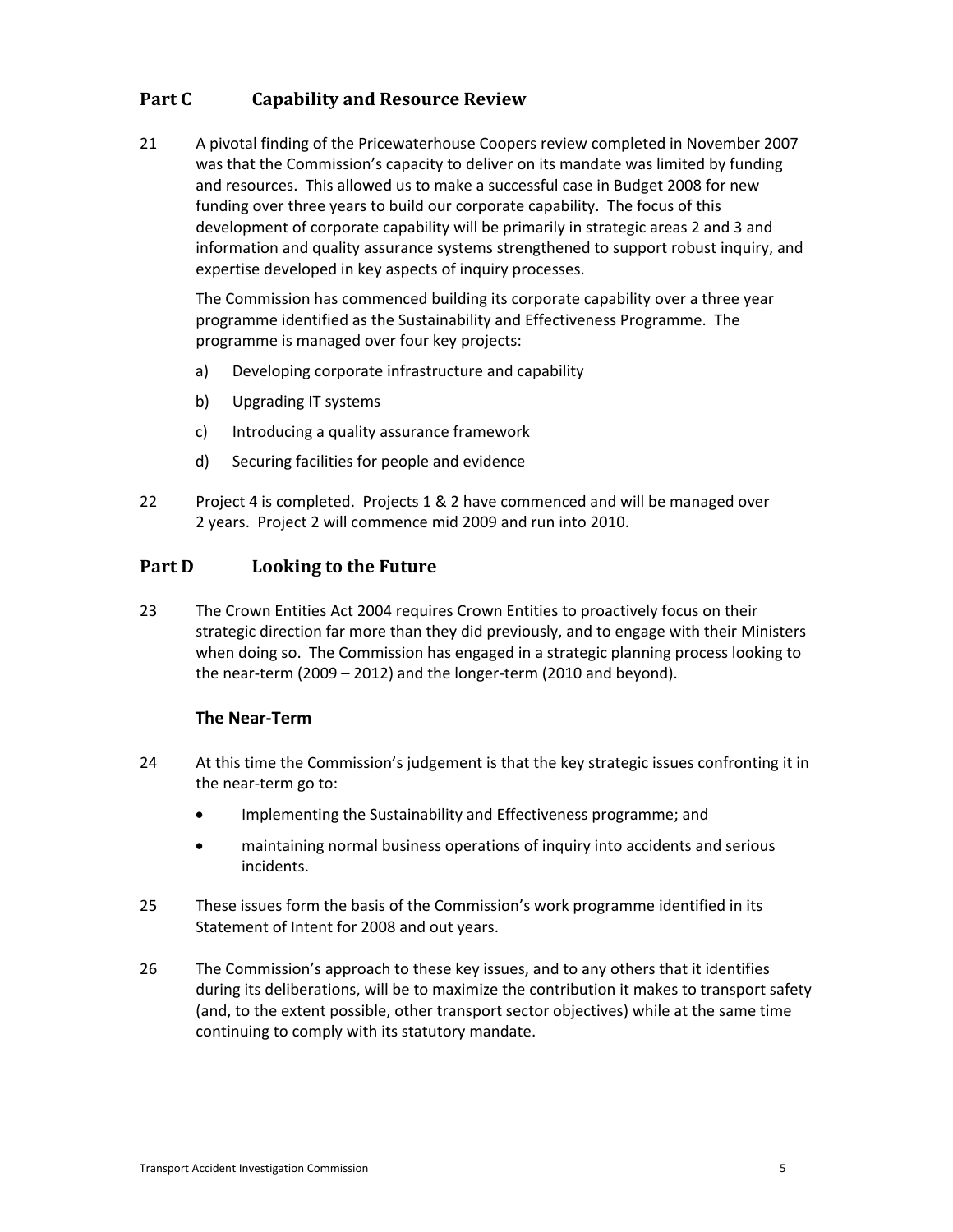### **The Longer‐Term**

- 27 The focus for the Commission in the longer term builds upon strengthening its corporate capability by turning its attention to improvement of its functioning as a commission of inquiry, having addressed its infrastructure.
- 28 Key areas identified by the Commission include:
	- Enhancing statutory delivery by clarifying internal roles;
	- strengthening governance;
	- completing its review of criteria to open inquiries;
	- broadening the scope of its inquiries; and
	- building capability to effectively undertake systems inquiries.